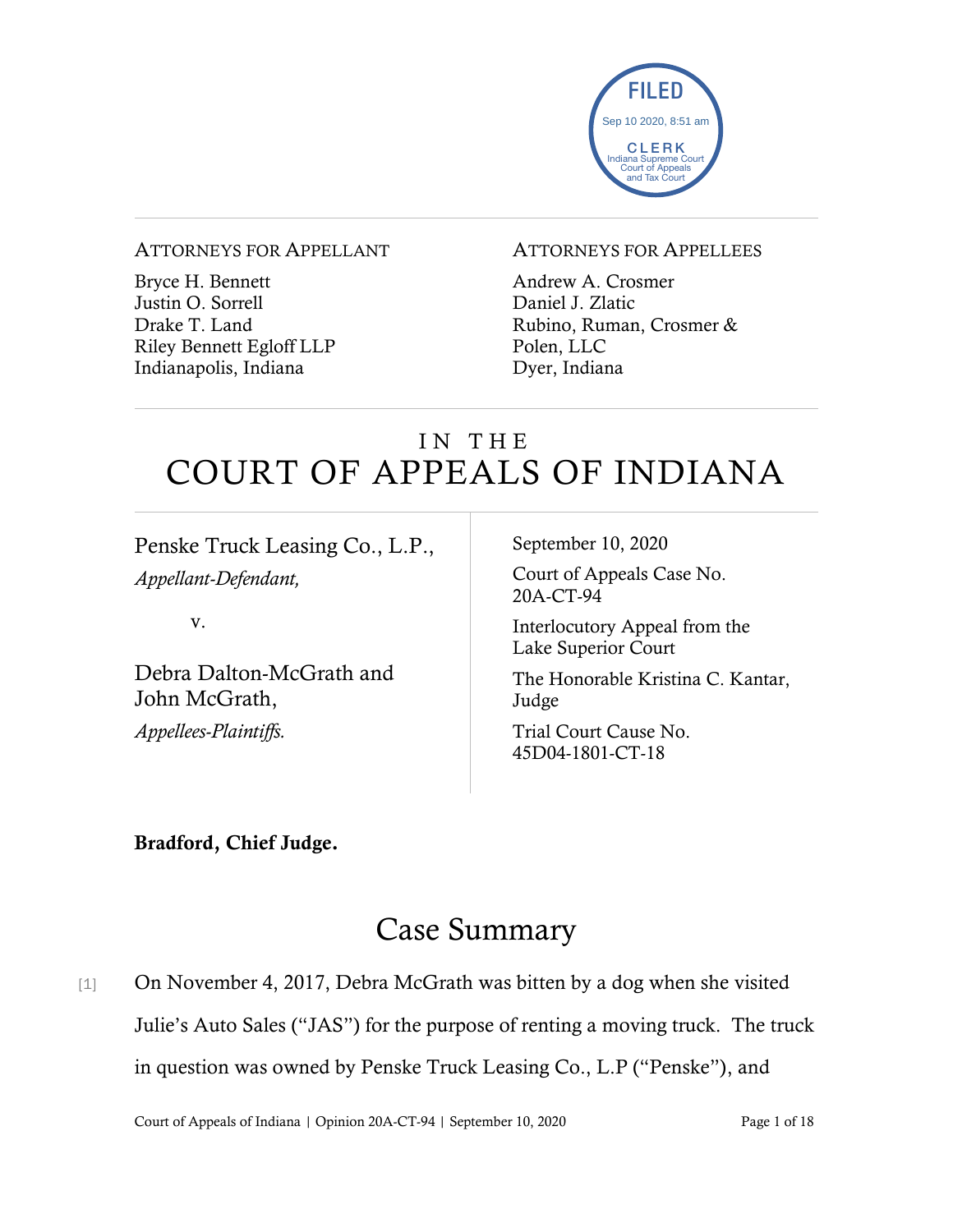rented through JAS. Debra and her husband John (collectively, "the McGraths") subsequently filed suit against Julie Dirindin, JAS, and Penske, alleging negligence. With respect to Penske, the McGraths argued both direct and vicarious liability. Penske moved for summary judgment. This interlocutory appeal follows the denial of Penske's motion. Penske contends that the trial court erred in denying its motion for summary judgment, arguing that no issues of material fact remain that would preclude summary judgment on either the direct- or vicarious-liability claims. We affirm in part, reverse in part, and remand for further proceedings.

## Facts and Procedural History

[2] At all times relevant to this interlocutory appeal, Dirindin owned and operated JAS. JAS offered vehicle rentals, including moving trucks owned by Penske. In answers to interrogatories designated in support of Penske's motion for summary judgment, Dirindin described the events surrounding the dog bite as follows:

> I left my home before  $8:00$  a.m. with  $Cam<sup>[1]</sup>$  and went to the office. I took care of small tasks, while I waited for Debra McGrath to arrive for her 9:00 a.m. reservation. Debra McGrath called a little after 9:00 a.m. to say that she was delayed. I advised her that I would be closing the office at 10:00 a.m. Shortly after 10:00 a.m., I locked the door, put up the closed sign, took Cam for a walk and loaded up my car. I brought Cam back into the office and locked

 $1$  On November 4, 2017, Dirindin was caring for Cam, a pit-bull mix owned by her daughter who was attending college at St. Mary's College in South Bend.

Court of Appeals of Indiana | Opinion 20A-CT-94 | September 10, 2020 Page 2 of 18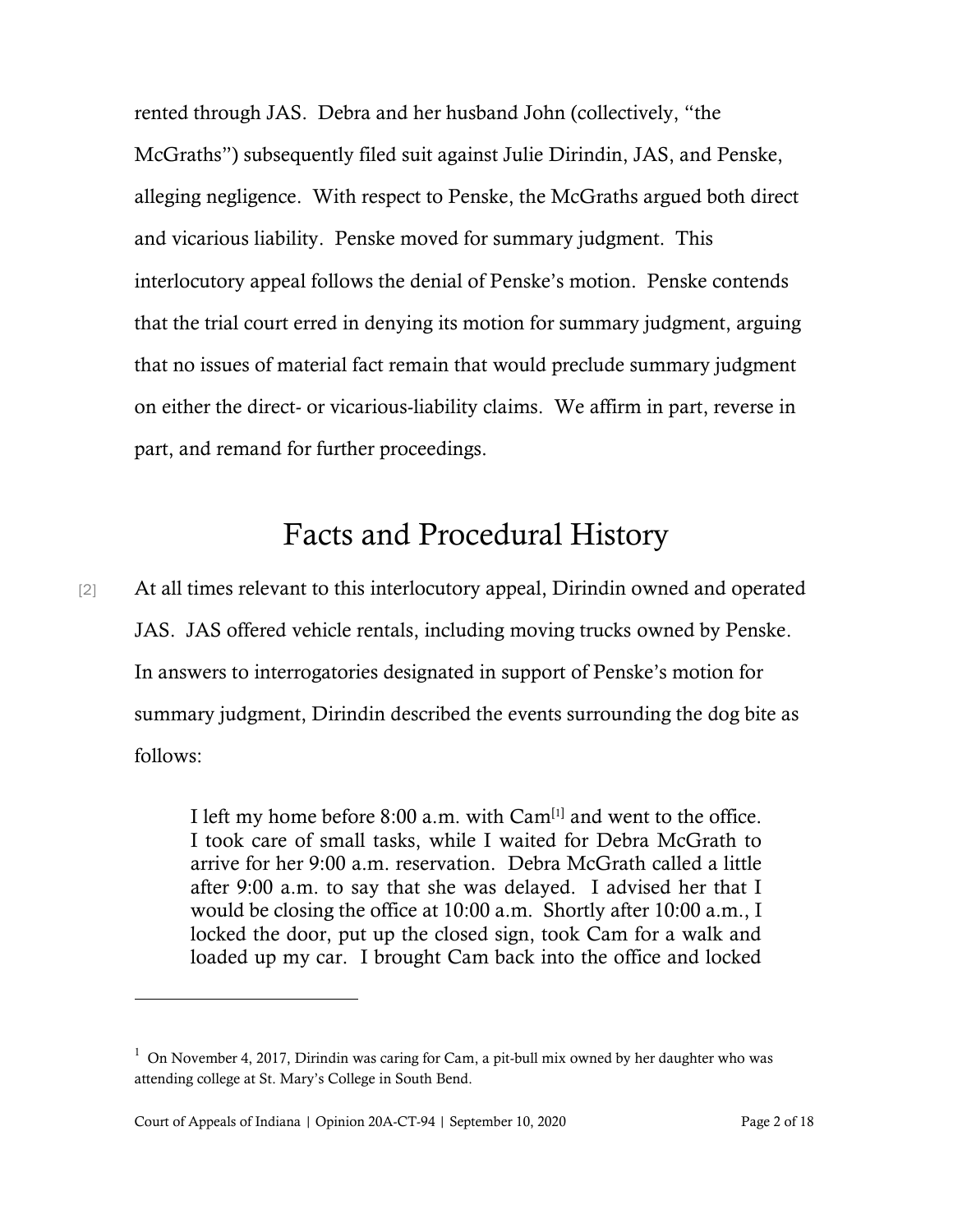and closed the door behind me. At approximately 10:20 a.m. Debra McGrath pulled the door open, which was locked but apparently it was not fully shut. It startled me and as Debra McGrath held the door open and stood in the doorway Cam ran and bit her in her leg.

Appellant's App. Vol. II p. 67.

[3] In early 2018, the McGraths filed suit against Dirindin and JAS. On November 7, 2018, the McGraths filed an amended complaint in which they argued that Penske was directly negligent and vicariously liable for Dirindin's negligence. Penske moved for summary judgment. The trial court denied Penske's motion for summary judgment on November 25, 2019.

# Discussion and Decision

[4] Penske contends that the trial court erroneously denied its motion for summary judgment.

> When reviewing a grant or denial of a motion for summary judgment our well-settled standard of review is the same as it is for the trial court: whether there is a genuine issue of material fact, and whether the moving party is entitled to judgment as a matter of law. The party moving for summary judgment has the burden of making a prima facie showing that there is no genuine issue of material fact and that the moving party is entitled to judgment as a matter of law. Once these two requirements are met by the moving party, the burden then shifts to the nonmoving party to show the existence of a genuine issue by setting forth specifically designated facts. Any doubt as to any facts or inferences to be drawn therefrom must be resolved in favor of the non-moving party. Summary judgment should be granted only if the evidence sanctioned by Indiana Trial Rule 56(C) shows there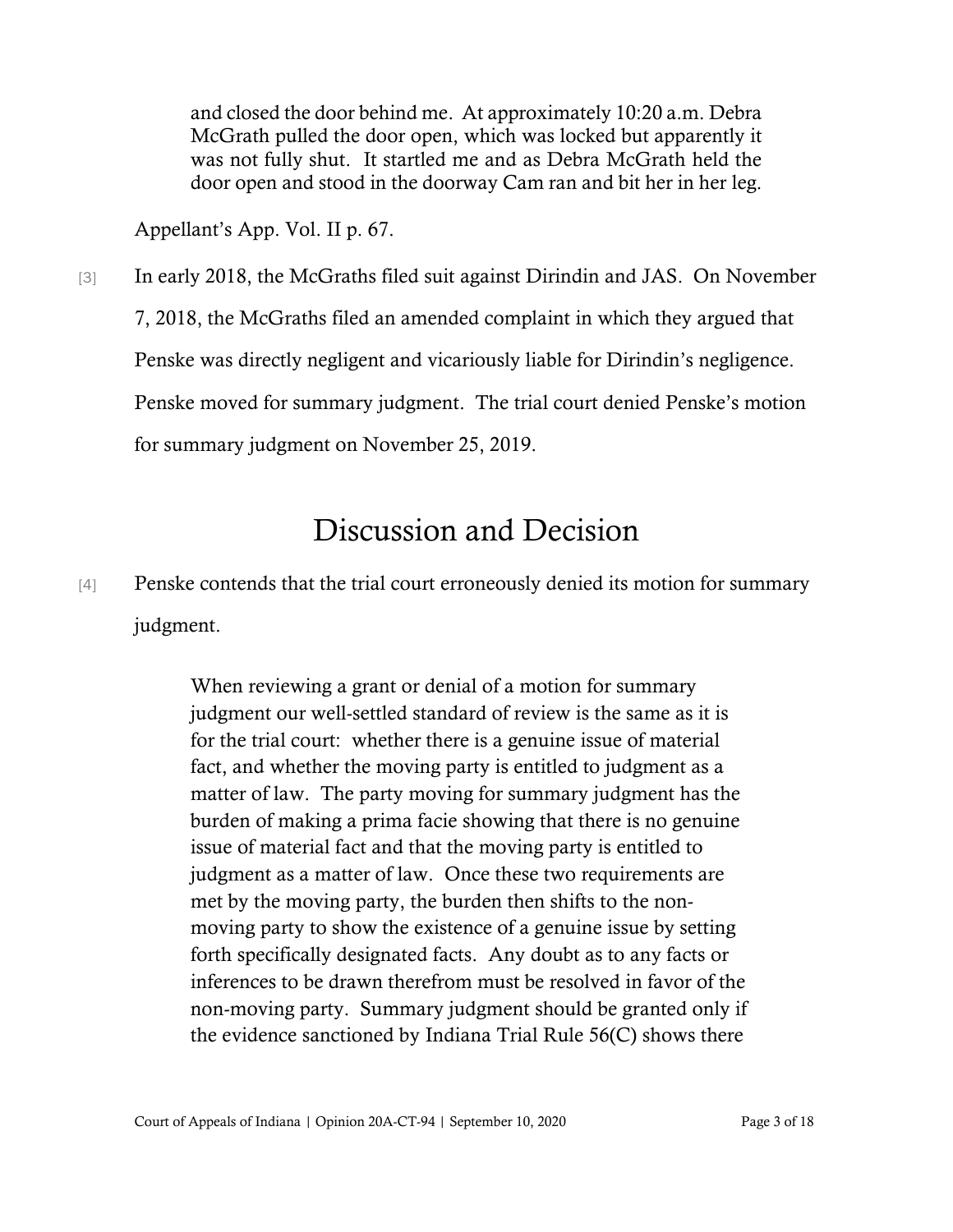is no genuine issue of material fact and that the moving party deserves judgment as a matter of law.

*Goodwin v. Yeakle's Sports Bar & Grill, Inc.*, 62 N.E.3d 384, 386 (Ind. 2016) (internal citations omitted).

### I. Direct Liability

- [5] Penske contends that the trial court erred in denying its motion for summary judgment on the McGraths' direct-liability claim. In claiming that Penske was directly liable for Debra's injuries, the McGraths alleged that Penske "was negligent in permitting its agent to keep an unleashed or unrestrained dog on the business premises where Penske customers were exposed to this unnecessary risk of harm." Appellant's App. Vol. II p. 42. The McGraths further allege that they "were injured and suffered damages" as a result of Penske's negligence. Appellant's App. Vol. II p. 42.
- [6] "To prevail on a claim of negligence the plaintiff must show: (1) duty owed to plaintiff by defendant; (2) breach of duty by allowing conduct to fall below the applicable standard of care; and (3) compensable injury proximately caused by defendant's breach of duty." *Goodwin*, 62 N.E.3d at 386 (internal quotation and brackets omitted). "Absent a duty there can be no negligence or liability based upon the breach." *Id.* "Whether a duty exists is a question of law for the court to decide." *ONB Ins. Grp., Inc. v. Estate of Megel*, 107 N.E.3d 484, 489 (Ind. Ct. App. 2018), *trans. denied*. We therefore review *de novo* whether Penske owed a duty to the McGraths. *See id.* Further, "[n]egligence will not be inferred;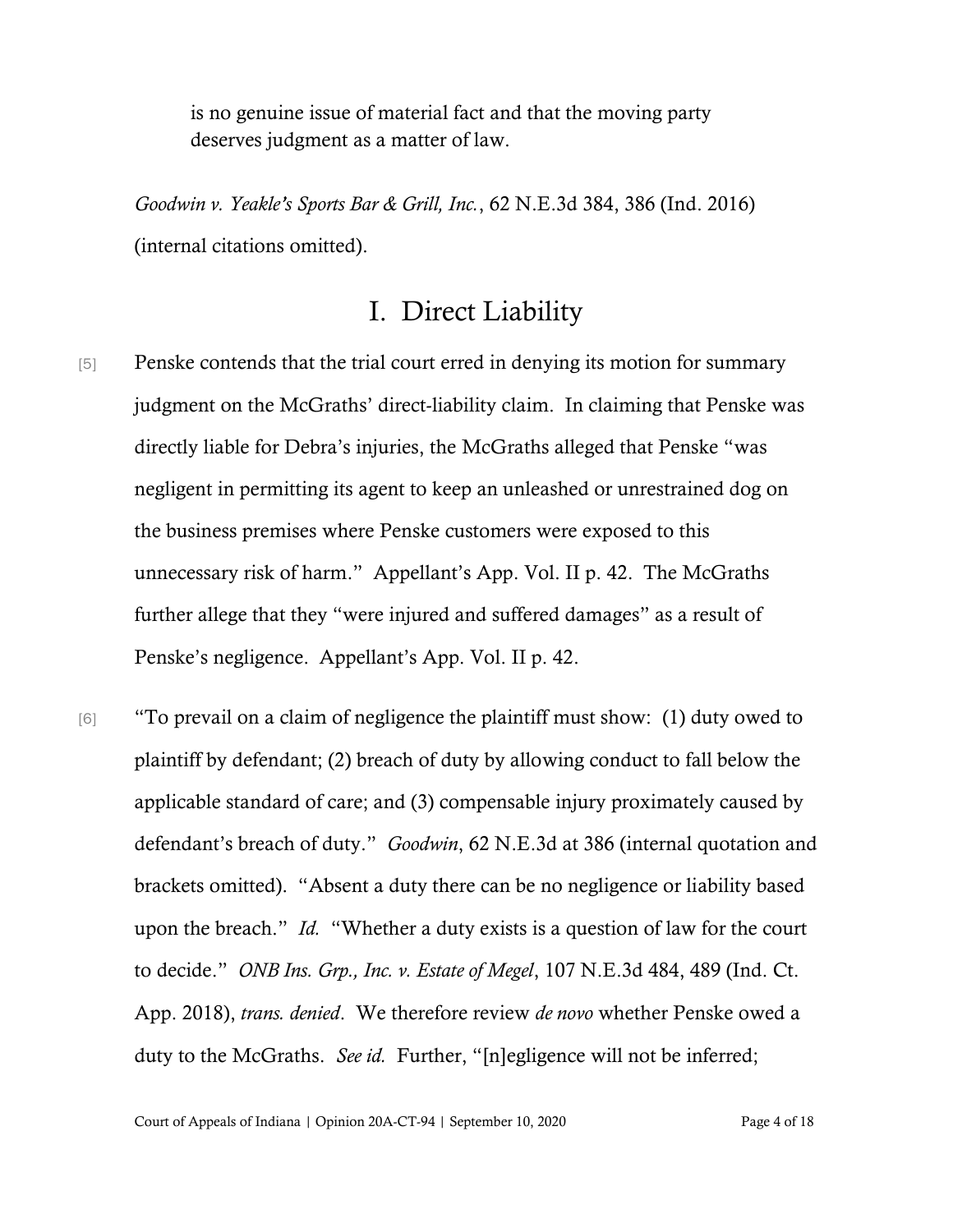rather, all of the elements of a negligence action must be supported by specific facts designated to the trial court or reasonable inferences that might be drawn from those facts." *Kincade v. MAC Corp.*, 773 N.E.2d 909, 911 (Ind. Ct. App. 2002). "An inference is not reasonable when it rests on no more than speculation or conjecture." *Id.*

#### A. Premises Liability

[7] It is undisputed that Penske could not be directly liable to the McGraths as the dog's keeper or owner. The designated evidence clearly establishes that Dirindin was the dog's keeper and her daughter was the dog's owner. The McGraths instead rely on the theory of premises liability, asserting that a question of material fact remains as to whether Penske had sufficient control over the JAS premises to create a duty for Penske to act to prevent foreseeable harm. In order to prevail on their claim against Penske, the McGraths were required to prove that Penske "retained control over the property" and "had actual knowledge of" the dog's dangerous propensities. *See Baker v. Weather ex rel. Weather*, 714 N.E.2d 740, 741 (Ind. Ct. App. 1999) (providing that in order for plaintiffs to prevail against landlords under a theory of premises liability on a claim of negligence relating to a dog bite by a dog neither owned or cared for by the landlords, the plaintiffs were required to show that the landlords retained control over the property and had actual knowledge that the dog had dangerous propensities).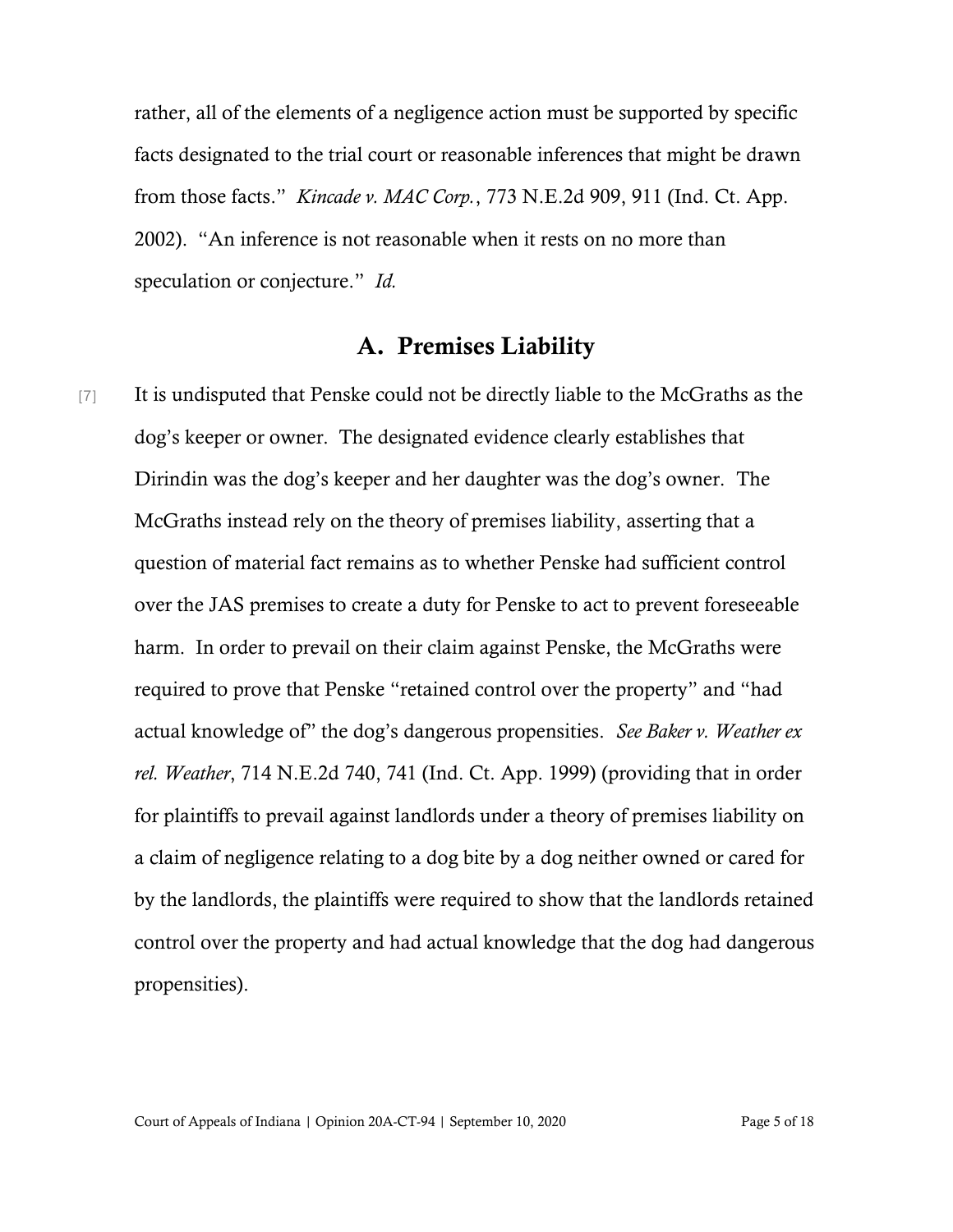- [8] "When a case involves a non-owner, liability turns upon the degree of control such person or entity exercises over the premises." *Johnson v. Steffen*, 685 N.E.2d 1117, 1119 (Ind. Ct. App. 1997). "The reasons the law imposes liability on the person who controls the property is self-evident: only the party who controls the land can remedy the hazardous conditions which exist upon it and only the party who controls the land has the right to prevent others from coming onto it." *City of Bloomington v. Kuruzovich*, 517 N.E.2d 408, 411 (Ind. Ct. App. 1987). "Thus, the party in control of the land has the exclusive ability to prevent injury from occurring." *Id.* The dispositive question is therefore whether Penske exercised sufficient control over the JAS premises so as to be deemed the possessor. *See Crist v. K-Mart Corp.*, 653 N.E.2d 140, 145 (Ind. Ct. App. 1995). If Penske had control over the premises, then it owed a duty to its invitees to exercise reasonable care for their protection while on the premises. *See id.* However, if Penske had no control over the premises, it owed no duty to the McGraths. *See id.*; *see also Cox v. Stoughton Trailers, Inc.*, 837 N.E.2d 1075, 1082 (Ind. Ct. App. 2005) ("[P]remises liability cases generally have required an owner of property to have some degree of actual control over the property—not merely constructive ability to control—in order for a duty to prevent injury to attach to the owner.").
- [9] The designated evidence shows that JAS and Penske entered into an agreement ("the Agency Agreement") on December 12, 2012, which granted JAS the nonexclusive right to rent Penske-owned trucks to the public. With regard to JAS's premises, the Agency Agreement provided, in relevant part, as follows:

Court of Appeals of Indiana | Opinion 20A-CT-94 | September 10, 2020 Page 6 of 18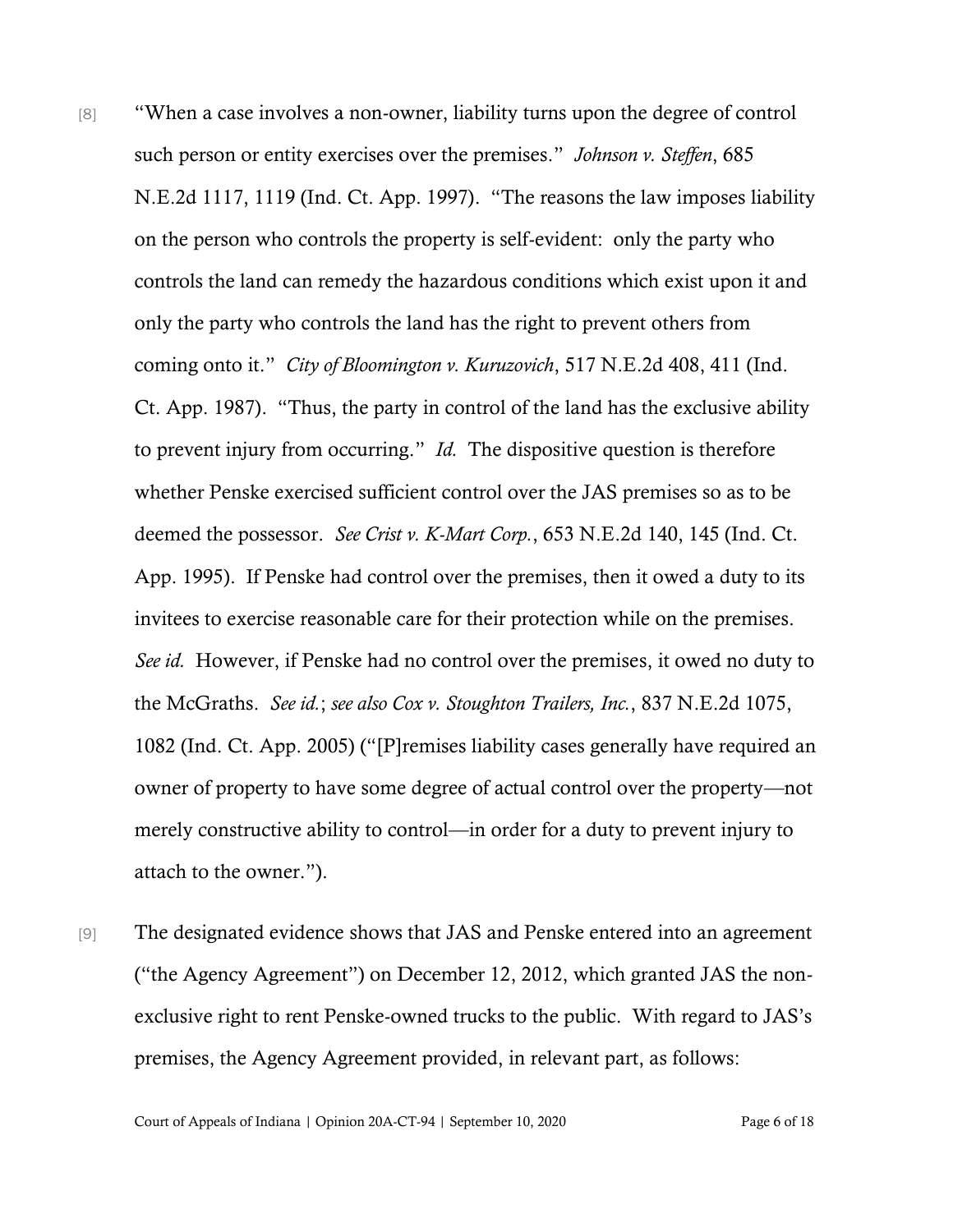#### III. Agent Premises

A. Hours of Operation. Agent agrees to conduct its rental business, as contemplated by this Agreement, for a minimum of six days a week during normal business hours plus additional hours (1) as required by business demands; (2) in accordance with the provisions of the Agreement or the Rental Agreement; and/or (3) as otherwise required by Penske.

B. Appearance and Upkeep. Agent shall, at its own cost and expense, maintain the Premises in a clean and presentable manner and in such a way as to contribute to the goodwill of the Penske name. Agent will make all improvements or modifications as reasonably required by Penske to maintain a suitable appearance at the Premises.

C. Penske Access to Premises and Equipment; Redistribution of Equipment. Agent shall make its Premises available for Penske representatives, with or without notice, to audit, inspect, or repair Equipment, signs and supplies and other Penske-owned or supplied property or any records related thereto. In addition, Agent agrees that Penske may come onto the Premises at any time to remove Equipment. Agent shall strictly comply with all of Penske's instructions regarding redistribution of Equipment as described in Section II, Paragraph D.

D. Safeguarding of Equipment. Agent shall ensure that all Equipment is legally parked. Agent shall protect all Penske Equipment, supplies, and property at the Premises. Agent shall not be responsible for any lost or stolen Equipment, Penskeprovided supplies or property, or any vandalism thereto if Agent took all reasonable measures to secure and protect the Equipment and Penske-provided supplies and property. Penske reserves the right to cancel this Agreement in the event of any persistent problems with vandalism or damage to Equipment,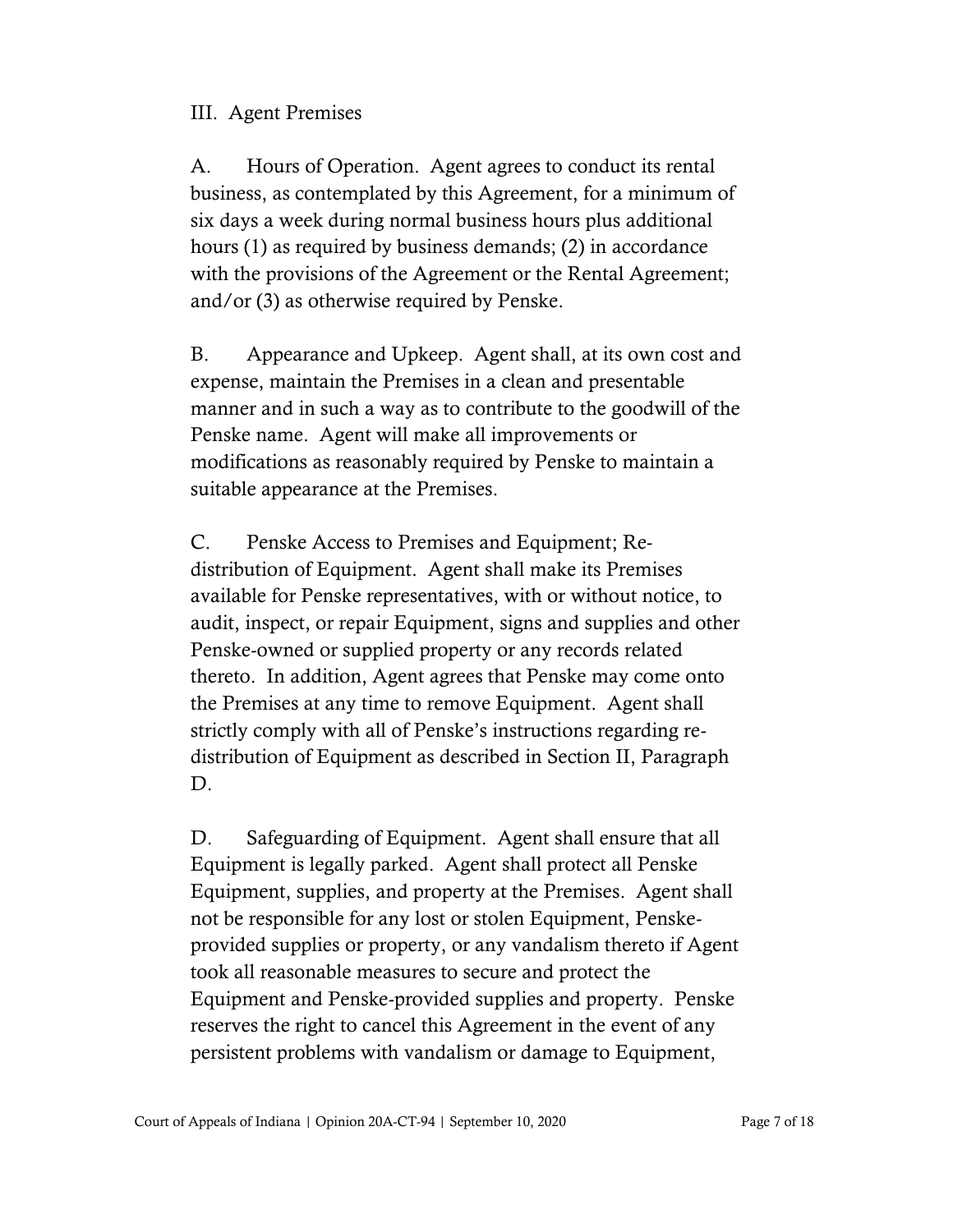regardless of fault and regardless of preventative measures taken by Agent.

Appellant's App. Vol. II p. 63. Thus, pursuant to the terms of the Agency Agreement, JAS was required to allow Penske access to the premises, with or without notice, "to audit, inspect, or repair Equipment, signs and supplies and other Penske-owned or supplied property or any records related thereto" and "at any time to remove" Penske-owned equipment. Appellant's App. Vol. II p. 88. In addition, the Agency Agreement required JAS to maintain the premises in "a clean and presentable manner" and to take "all reasonable measures to secure and protect the Equipment and Penske-provided supplies and property." Appellant's App. Vol. II p. 88.

[10] Dirindin testified that a Penske representative visited JAS "approximately two, three times a year" to review "what business has been done and what the numbers are." Appellant's App. Vol. II p. 49. During one of these visits, which would last approximately twenty minutes, the Penske representative would "compare your business from last year to this year" and "update you on any … new things that they are doing[.]" Appellant's App. Vol. II p. 51. In addition, Mary Ann Angelo, a litigation claims examiner for Penske, averred that

> 9. Penske issued no command or instruction to Dirindin, actual or implied, regarding keeping animals at [JAS].

10. Penske had never seen an unrestrained dog at [JAS] at any time.

Court of Appeals of Indiana | Opinion 20A-CT-94 | September 10, 2020 Page 8 of 18 11. Penske had no knowledge that Dirindin kept her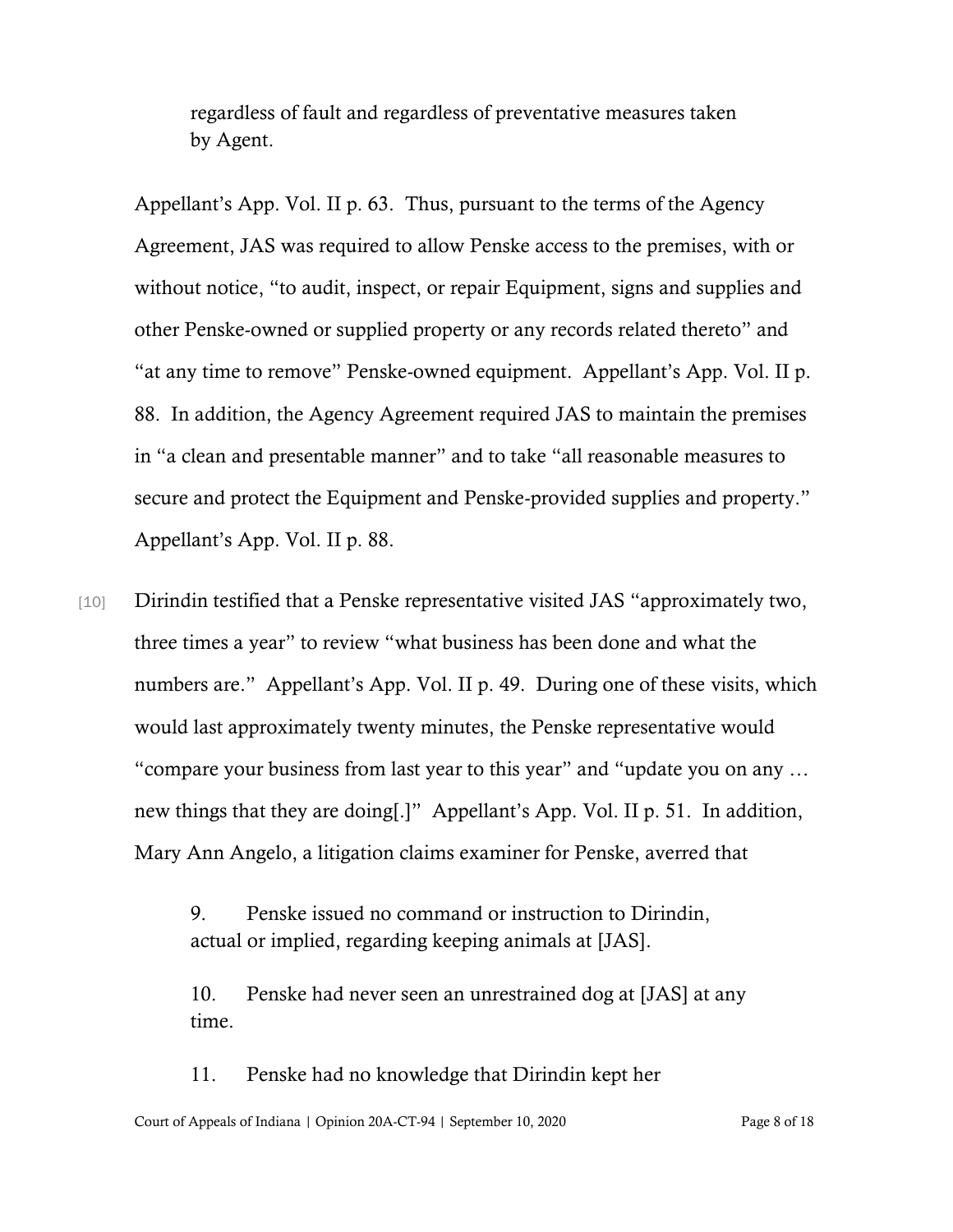daughter's dog on the premises at [JAS] on or before November 4, 2017.

12. Penske had no knowledge of the existence, breed propensities, history, or methods of confinement of the dog that was at [JAS] on November 4, 2017.

Appellant's App. Vol. II p. 85.

- [11] Penske argues that the designated evidence shows that there is no issue of material fact as to whether Penske had control over JAS's premises. Penske acknowledges that while it had a right to enter the premises for the purposes set forth above, its right was limited to Penske-owned and supplied property and did not grant it control over the JAS premises in general or over any other part of JAS's business. Further, while Penske did not have a policy relating to having animals on the premises, nothing in the designated evidence indicates or even suggests that Penske had the authority or ability to prevent Dirindin from keeping dogs and other animals on the premises.
- [12] The McGraths argue that Penske's limited right to enter the premises and exert control over Penske-owned and supplied property creates a question of fact as to whether Penske exerted the necessary level of control to create a duty. We cannot agree. While the designated evidence establishes that Penske had a limited right to enter the premises and control over Penske-owned and supplied property, nothing in the designated evidence indicates that Penske had control over the premises itself or any non-Penske-owned or supplied property.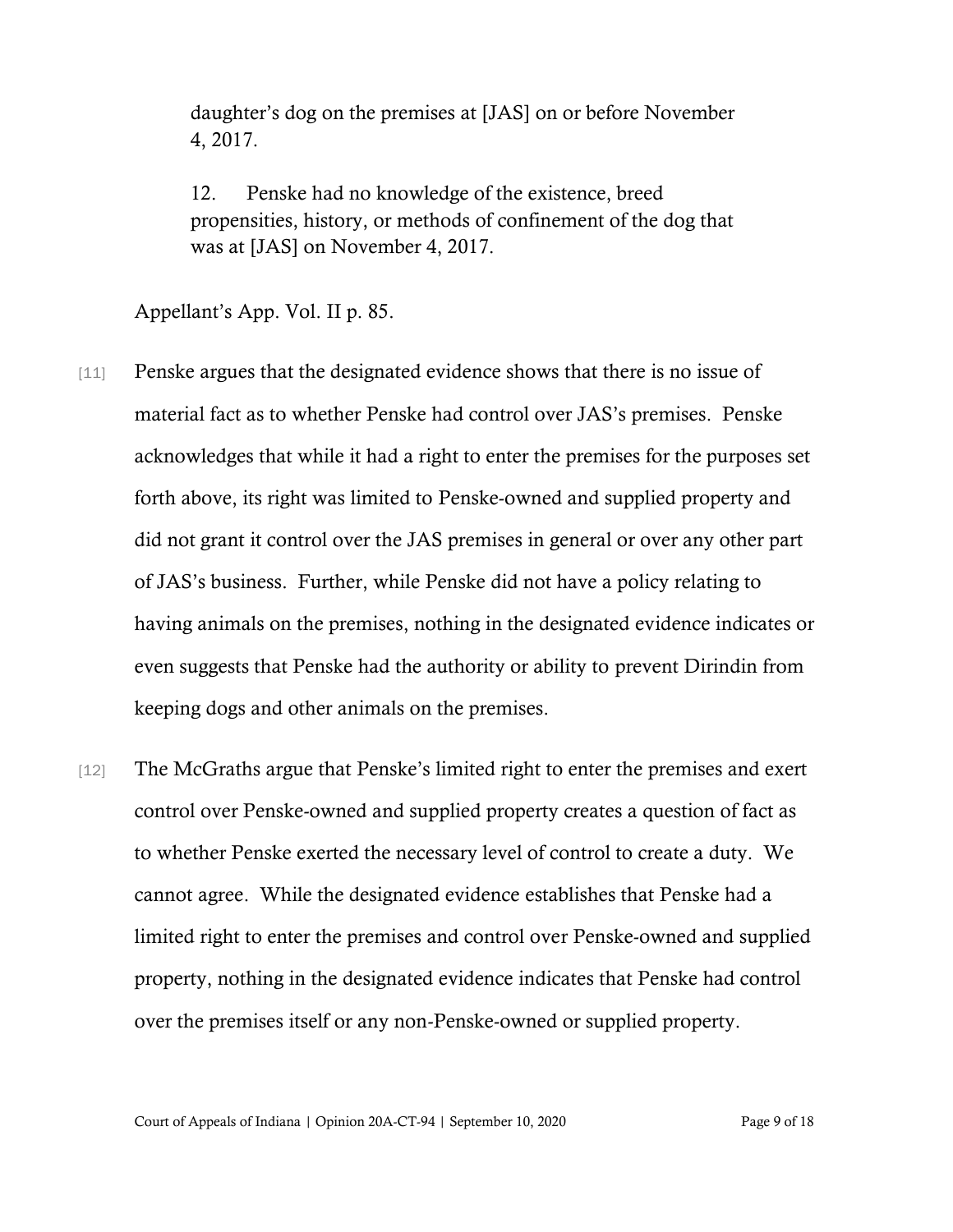#### B. *Goodwin* Test for Determining Duty

[13] Penske further argues that there is no material issue of fact relating to whether it otherwise owed a duty to the McGraths under Indiana law. In *Goodwin*, the Indiana Supreme Court established a three-part balancing test for determining whether a duty exists when one has not otherwise been established by law. 62 N.E.3d at 387; *see also ONB*, 107 N.E.3d at 489. Under this test, we consider: (1) the relationship between the parties, (2) the reasonable foreseeability of harm, and (3) public policy concerns. *Goodwin*, 62 N.E.3d at 387; *see also ONB*, 107 N.E.3d at 489.

#### *1. Relationship Between Parties*

[14] Generally, a duty of reasonable care is not owed to the world at large, but instead arises out of a relationship between the parties. *See Williams v. Cingular Wireless*, 809 N.E.2d 473, 476 (Ind. Ct. App. 2004), *trans. denied*. In this case, to the extent that a relationship existed between Penske and the McGraths, the relationship was indirect and limited. The undisputed designated evidence demonstrates that Debra contacted JAS to rent a moving truck. Debra visited JAS on November 4, 2017, for the purpose of renting the truck. The Agency Agreement clearly stated that neither Dirindin nor any other JAS employee could be construed as employees of Penske. The McGraths were not parties to the Agency Agreement which created "the limited, non-exclusive agency relationship between" JAS and Penske. Appellant's App. Vol. II p. 87. Further, there is no designated evidence indicating that either of the McGraths ever interacted with a Penske employee. While Debra unquestionably had a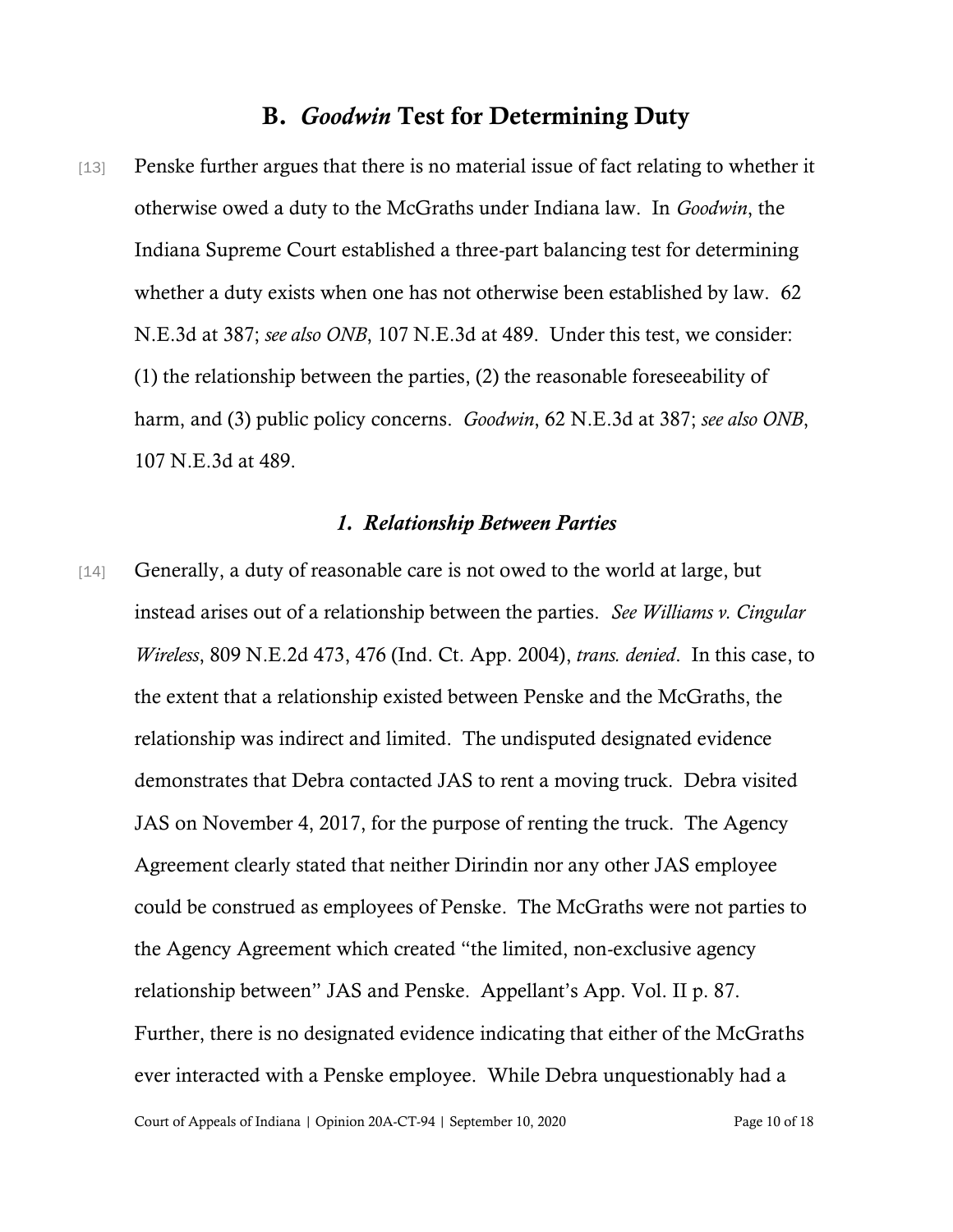relationship with JAS, the designated evidence does not indicate that she had any relationship with Penske.

#### *2. Foreseeability*

[15] The Indiana Supreme Court has recognized that in some negligence cases, foreseeability is not just a question of proximate cause, but also a question of duty. *See Goodwin*, 62 N.E.3d at 389; *Rogers v. Martin*, 63 N.E.3d 316, 325 (Ind. 2016).

> But foreseeability in this context—as a component of duty—is evaluated differently than foreseeability in proximate cause determinations: while the latter foreseeability analysis requires a factfinder to evaluate the specific facts from the case, the former involves a lesser inquiry, requiring a court, as a threshold legal matter, to evaluate the broad type of plaintiff and harm involved, without regard to the facts of the actual occurrence. By focusing on the general class of persons of which the plaintiff was a member and whether the harm suffered was of a kind normally to be expected, courts must assess whether there is some probability or likelihood of harm that is serious enough to induce a reasonable person to take precautions to avoid it, not merely that harm is sufficiently likely[.] Because almost any outcome is possible and can be foreseen, this ensures that landowners do not become the insurers of their invitees' safety[.]

*Cavanaugh's Sports Bar & Eatery, Ltd. v. Porterfield*, 140 N.E.3d 837, 840 (Ind.

2020) (brackets added; other brackets, quotations, and citations omitted).

"[T]he mere fact that a particular outcome is 'sufficiently likely' is not enough to give rise to a duty." *Goodwin*, 62 N.E.3d at 392. "Instead, for purposes of determining whether an act is foreseeable in the context of duty we assess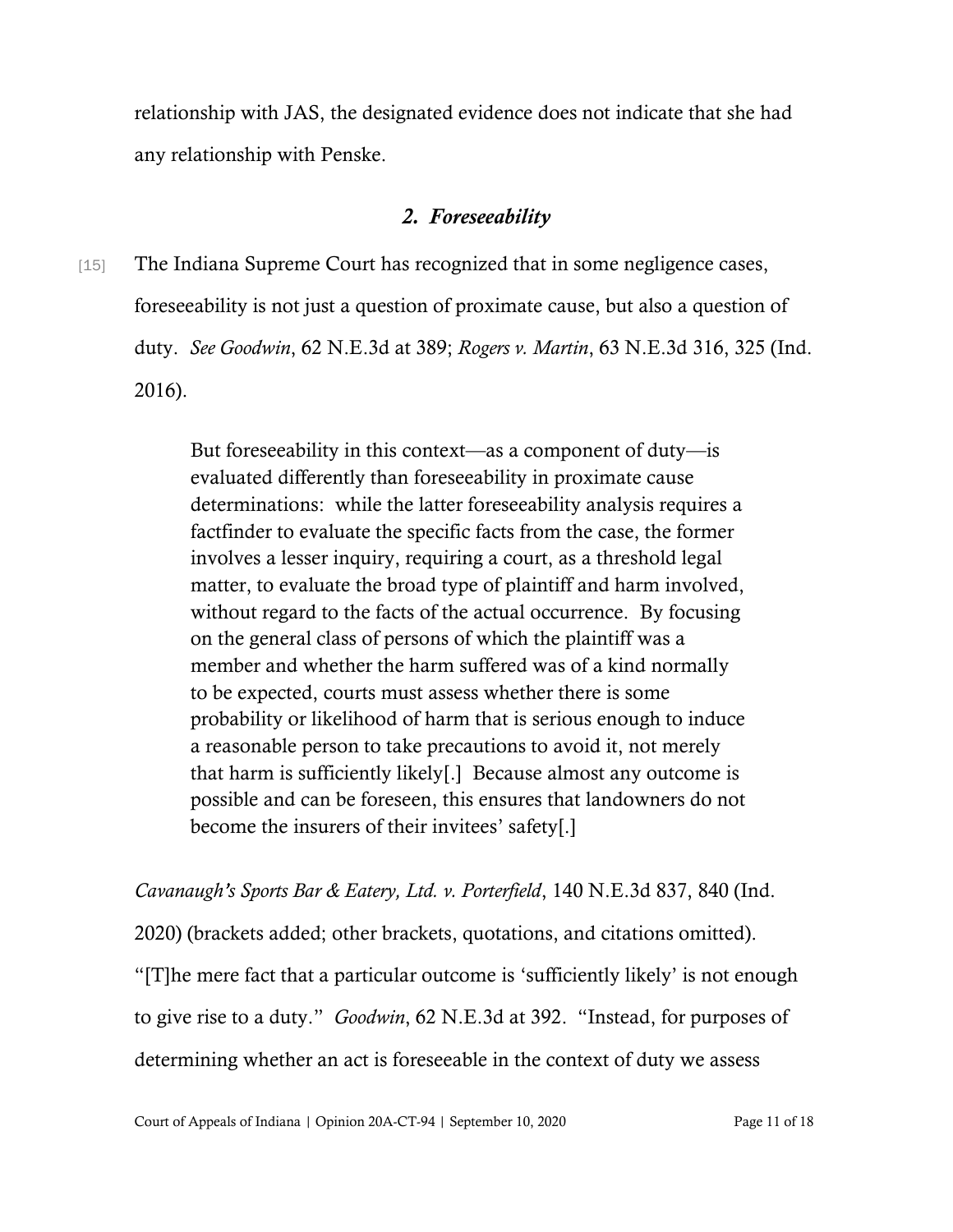whether there is some probability or likelihood of harm that is serious enough to induce a reasonable person to take precautions to avoid it." *Id.*

[16] At common law all dogs, regardless of breed or size, are presumed to be harmless, domestic animals. Absent a statute to the contrary the common law presumption must prevail. To overcome the presumption that a domestic, as opposed to a wild, animal is harmless, one must point to a known vicious or dangerous propensity of the animal in question. A dangerous or vicious propensity has been defined in Indiana as a propensity or tendency of an animal to do any act which might endanger the safety of person or property in a given situation. It is the act of the animal and not in the state of mind of the animal from which the effects of a dangerous propensity must be determined. It is not, therefore, reasonable to attribute vicious propensities to a dog merely because he barks at strangers, because a person is afraid of the dog, or because a city ordinance requires a dog to be restrained at all times.

*Royer v. Pryor*, 427 N.E.2d 1112, 1117 (Ind. Ct. App. 1981) (internal citations and quotation omitted). Likewise, it is not reasonable to attribute vicious propensities to a dog merely because of a "Beware of Dog" sign. *See generally Smedley v. Ellinwood*, 21 A.D.3d 676, 677, 799 N.Y.S.2d 682, 683 (N.Y. App. Div. 2005) ("[T]he presence of a 'Beware of Dog' sign, standing alone, is insufficient to impute notice of a dog's viciousness."); *Wright v. Morris*, 239 S.E.2d 225, 226 (Ga. Ct. App. 1977) (providing that presence of a sign stating "Beware of Dog" on a fence surrounding appellee's home is not, alone, sufficient to raise a jury question regarding liability as it "does not in and of itself establish or tend to establish knowledge of the propensities of the resident animal").

Court of Appeals of Indiana | Opinion 20A-CT-94 | September 10, 2020 Page 12 of 18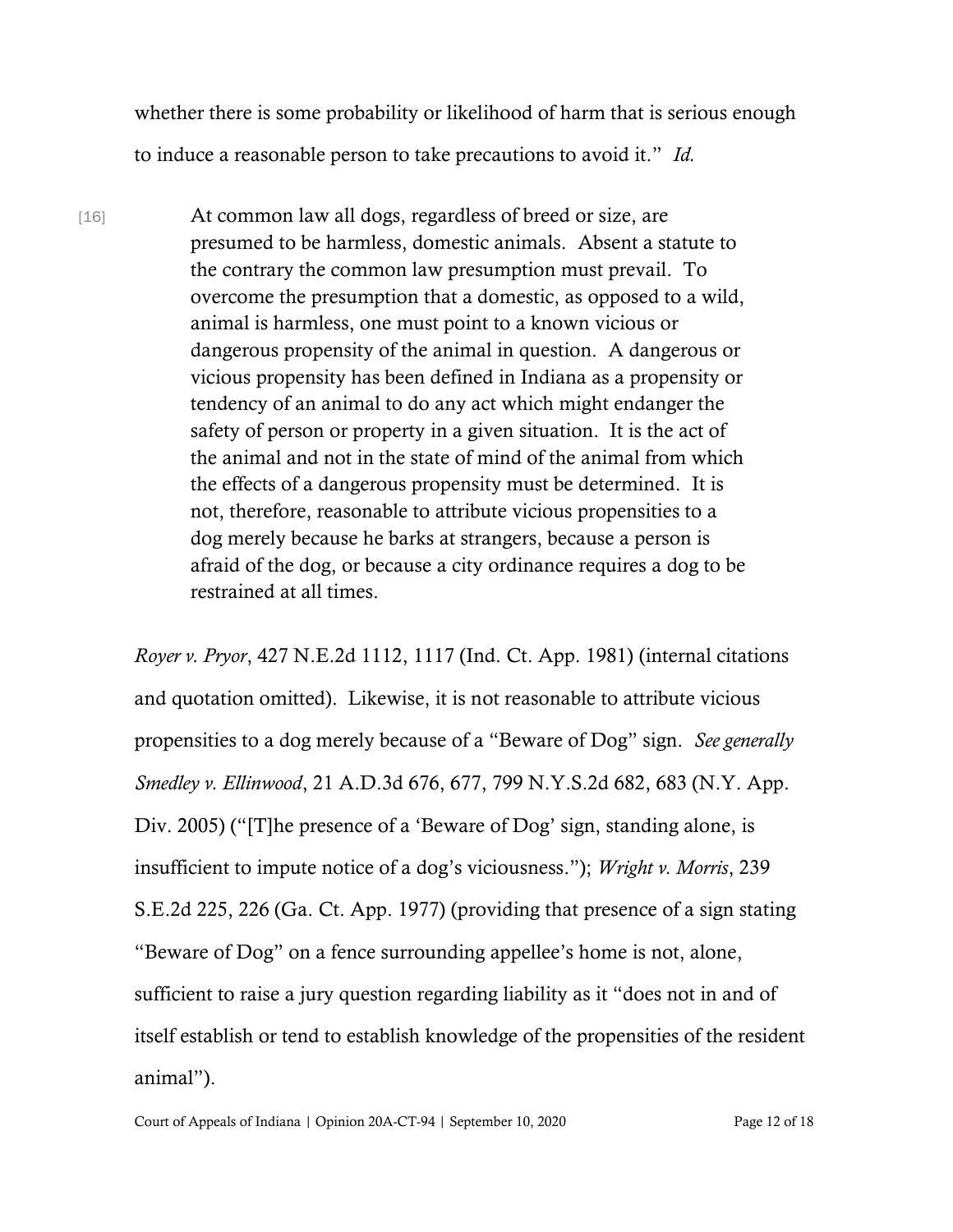- [17] The designated evidence indicates that Dirindin put up the "Beware of Dog" sign in 2012, before her daughter had rescued Cam. Dirindin described Cam as a "home dog" that Dirindin occasionally took places but otherwise "stay[ed] at home." Appellant's App. Vol. II p. 54. Prior to November 4, 2017, Cam had been to JAS "on occasion … some months zero, other months, you know, once or twice." Appellant's App. Vol. II p. 55. The designated evidence further indicated that no Penske representative had ever observed an unrestrained dog at JAS and Penske had "no knowledge of the existence, breed propensities, history, or methods of confinement of the dog that was at [JAS] on November 4, 2017." Appellant's App. Vol. II p. 85. Nothing in the designated evidence suggests that Penske had any knowledge that Dirindin had a dog on JAS's premises on November 4, 2017, let alone a dog with dangerous propensities.
- [18] Furthermore, to the extent that the trial court pointed to a prior police complaint regarding a dog bite on JAS's premises,<sup>2</sup> the Indiana Supreme Court recently made it clear that this type of historical evidence is inappropriate to consider when evaluating foreseeability as a component of duty. *See Cavanaugh's Sports Bar*, 140 N.E.3d at 844 ("[H]istorical evidence, while 'appropriate in evaluating foreseeability in the context of proximate cause,' should play no role when we evaluate 'foreseeability as a component of duty.' *Goodwin*, 62 N.E.3d at 393."). Given that the presence of the "Beware of Dog"

 $2$  While the record is unclear about the dog involved in this alleged prior complaint, it does not appear to have involved Cam as the designated evidence indicates that Cam had never demonstrated aggressive propensities or vicious tendencies prior to November 4, 2017.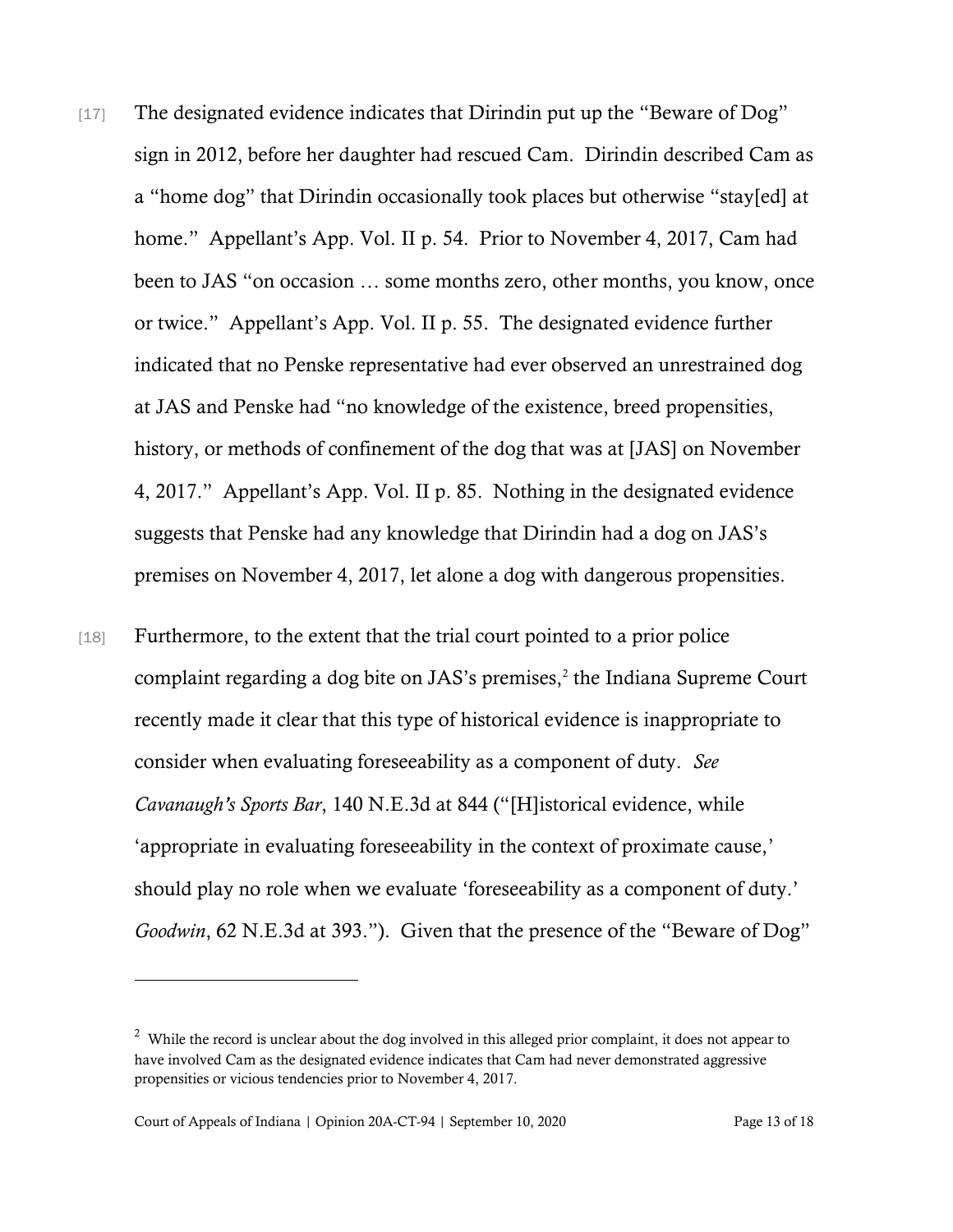sign was, without more, insufficient to impute notice to Penske of Cam's allegedly aggressive propensities or viciousness, we conclude that Debra's injury was not foreseeable to Penske as there was nothing in the record that would have alerted Penske that there was some probability or likelihood of harm that was serious enough to induce a reasonable person to take precautions to avoid it. *See Goodwin*, 62 N.E.3d at 392. Stated differently, this broad type of defendant, *i.e.*, a rental equipment owner whose equipment is rented through independently owned and operated businesses, would have no reason to foresee that its conduct, *i.e.*, providing equipment for the independently owned and operated business to rent to its customers, would result in the broad type of harm, *i.e.*, a dog bite, to this broad type of plaintiff.

#### *3. Public Policy*

[19] "The final factor in the *Goodwin* test is the public policy consideration of who is, or should be, in the best position to prevent injury and how society should allocate the costs of such injury." *ONB*, 107 N.E.3d at 494 (internal quotation omitted). In this case, the entities best suited to prevent Debra's injury were Dirindin and JAS. As Penske had no control over the dog in question or knowledge that it was on the JAS premises on November 4, 2017, this factor weighs against finding Penske had a duty to the McGraths. *See id.* (providing that this factor weighs against finding ONI had a duty to the accident parties because ONI had no control over the actual means by which the accident occurred and the entities best suited to prevent injury to a motorist were the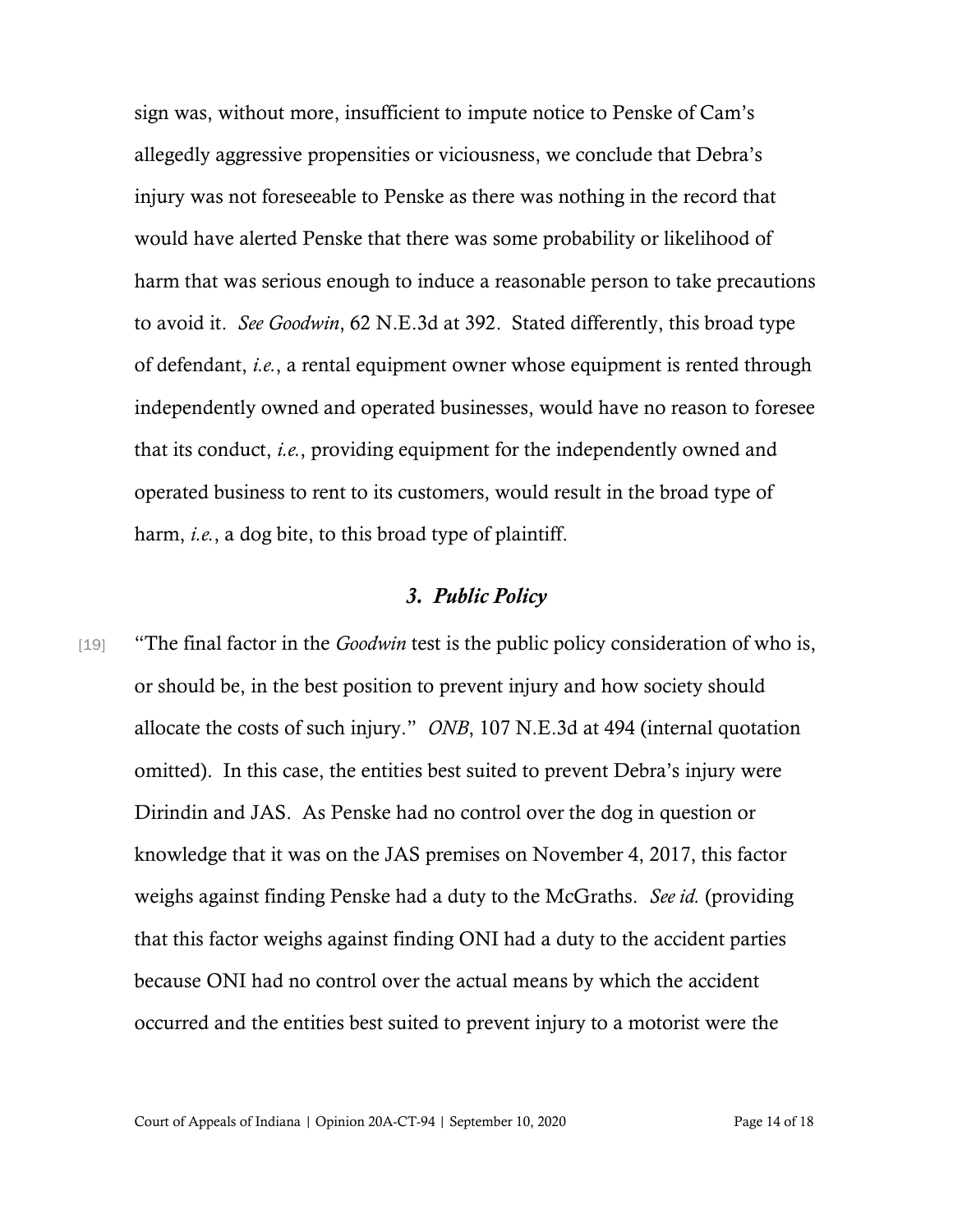individual who drove the truck that caused the accident and the owner of the truck).

[20] We conclude that all three of the *Goodwin* factors weigh in favor of the conclusion that, as a matter of law, Penske did not owe a duty to the McGraths. Again, "[a]bsent a duty there can be no negligence or liability based upon the breach." *Goodwin*, 62 N.E.3d at 386. As such, we conclude the trial court erred when it denied Penske's motion for summary judgment on the McGrath's direct-negligence claim.

## II. Vicarious Liability

- [21] Penske also contends that the trial court erred by denying its motion for summary judgment on the McGraths' vicarious-liability claim. "Vicarious liability is indirect legal responsibility." *Sword v. NKC Hosps., Inc.*, 714 N.E.2d 142, 147 (Ind. 1999) (internal quotation omitted). "It is a legal fiction by which a court can hold a party legally responsible for the negligence of another, not because the party did anything wrong but rather because of the party's relationship to the wrongdoer." *Id.* "Courts employ various legal doctrines to hold people vicariously liable, including respondeat superior, apparent or ostensible agency, agency by estoppel, and the non-delegable duty doctrine." *Columbus Reg'l Hosp. v. Amburgey*, 976 N.E.2d 709, 714 (Ind. Ct. App. 2012).
- [22] "Agency is the fiduciary relationship that arises when one person (a 'principal') manifests assent to another person (an 'agent') that the agent shall act on the principal's behalf and subject to the principal's control, and the agent manifests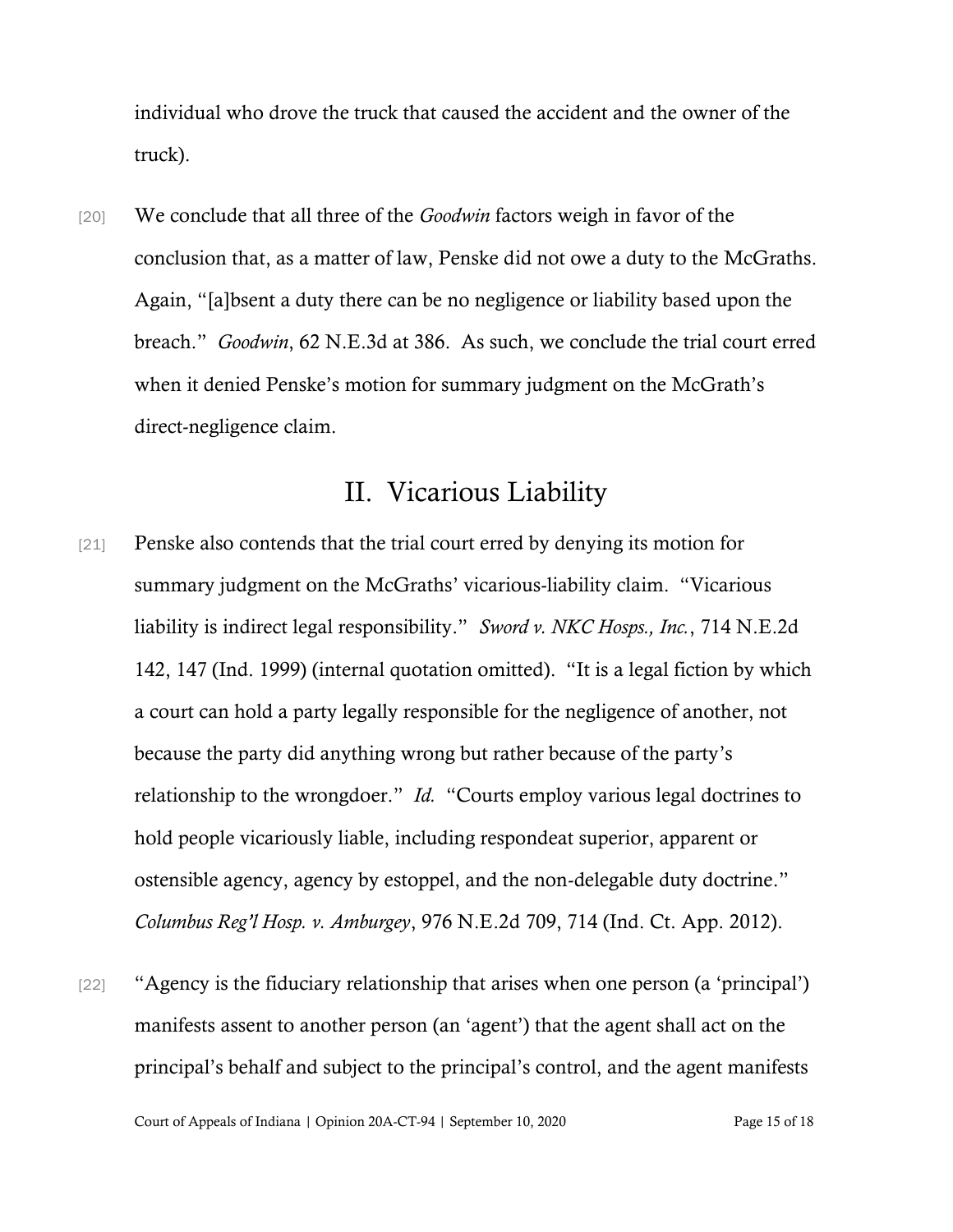assent or otherwise consents so to act." *Yost v. Wabash Coll.*, 3 N.E.3d 509, 518–19 (Ind. 2014).

A principal is liable for the acts of his agent that were committed within the scope of the agent's actual or apparent authority. Apparent authority refers to a third party's reasonable belief that the principal has authorized the acts of its agent; it arises from the principal's manifestations to a third party and not from the representations or acts of the agent. The manifestations can originate from direct or indirect communication, or from advertisements to the community.

*Helms v. Rudicel*, 986 N.E.2d 302, 309 (Ind. Ct. App. 2013). "Actual authority is created by written or spoken words or other conduct of the principal which, reasonably interpreted, causes the agent to believe that the principal desires him so to act on the principal's account." *Fid. Nat. Title Ins. Co. v. Mussman*, 930 N.E.2d 1160, 1165 (Ind. Ct. App. 2010). "The focus of actual authority is the belief of the agent." *Id.* "Actual authority may be express or implied and may be created by acquiescence." *Id.*

[23] It is undisputed that JAS and Penske shared an agent-principal relationship on November 4, 2017. In arguing that the trial court erred by denying its motion for summary judgment, Penske asserts that it was entitled to judgment as a matter of law because no issue of material fact remained as to whether Dirindin's negligence was committed within the scope of this relationship. We disagree.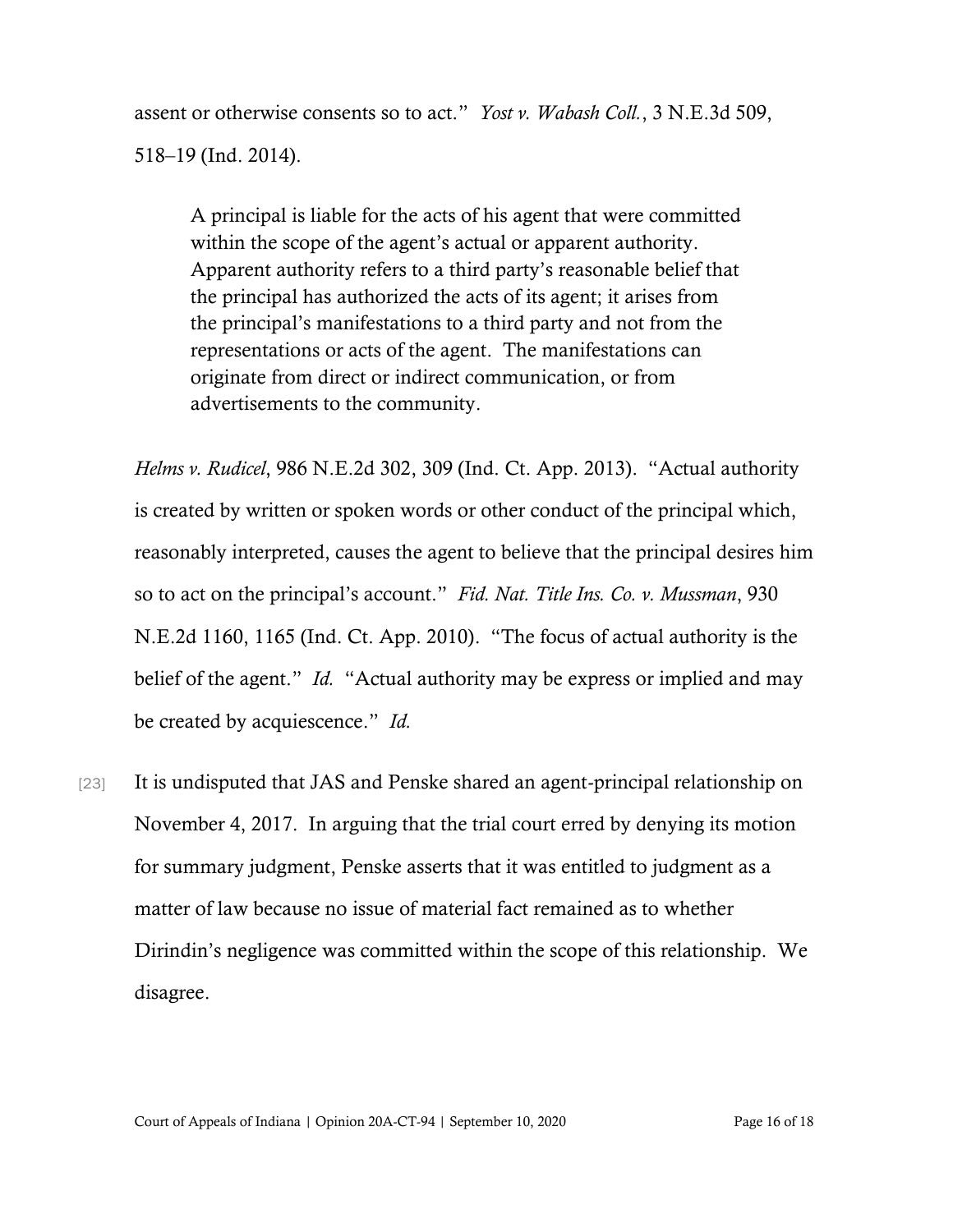- [24] The Agency Agreement created "a limited, non-exclusive agency relationship between" Penske and JAS. Appellant's App. Vol. II p. 62. While the terms of the Agency Agreement did not expressly permit JAS to possess a dog on the premises for or on behalf of Penske, it did require JAS to protect all Penskeowned and supplied property and indicated that JAS would not be liable for any damaged or stolen equipment if JAS "took all reasonable measures to secure and protect" the Penske-owned and supplied property. Appellant's App. Vol. II p. 63. The designated evidence indicates that Dirindin posted the "Beware of Dog" sign "in an effort, in part, to protect Penske equipment" and "would occasionally bring a dog (including Cam) to her office for safety and protection." Appellant's App. Vol. II p. 118. Thus, one could reasonably argue that Dirindin was acting within the scope of her authority as Penske's agent by having a dog on the premises as a means of protecting Penske's equipment and property.
- [25] Furthermore, the designated evidence indicates that Penske listed JAS as an authorized rental location and indicated that JAS's normal hours of operation included the hours of 8:00 a.m. to 3:00 p.m. on Saturdays. It also indicates that McGrath successfully arranged to rent a Penske truck from JAS and arrived at JAS to pick up the truck within the publicized hours of operation. This evidence creates an issue of material fact as to whether Dirindin's negligence fell within either JAS's actual or apparent authority to act as Penske's agent. As such, we conclude that the trial court properly denied Penske's motion for summary judgment relating to the McGraths' vicarious-liability claim.